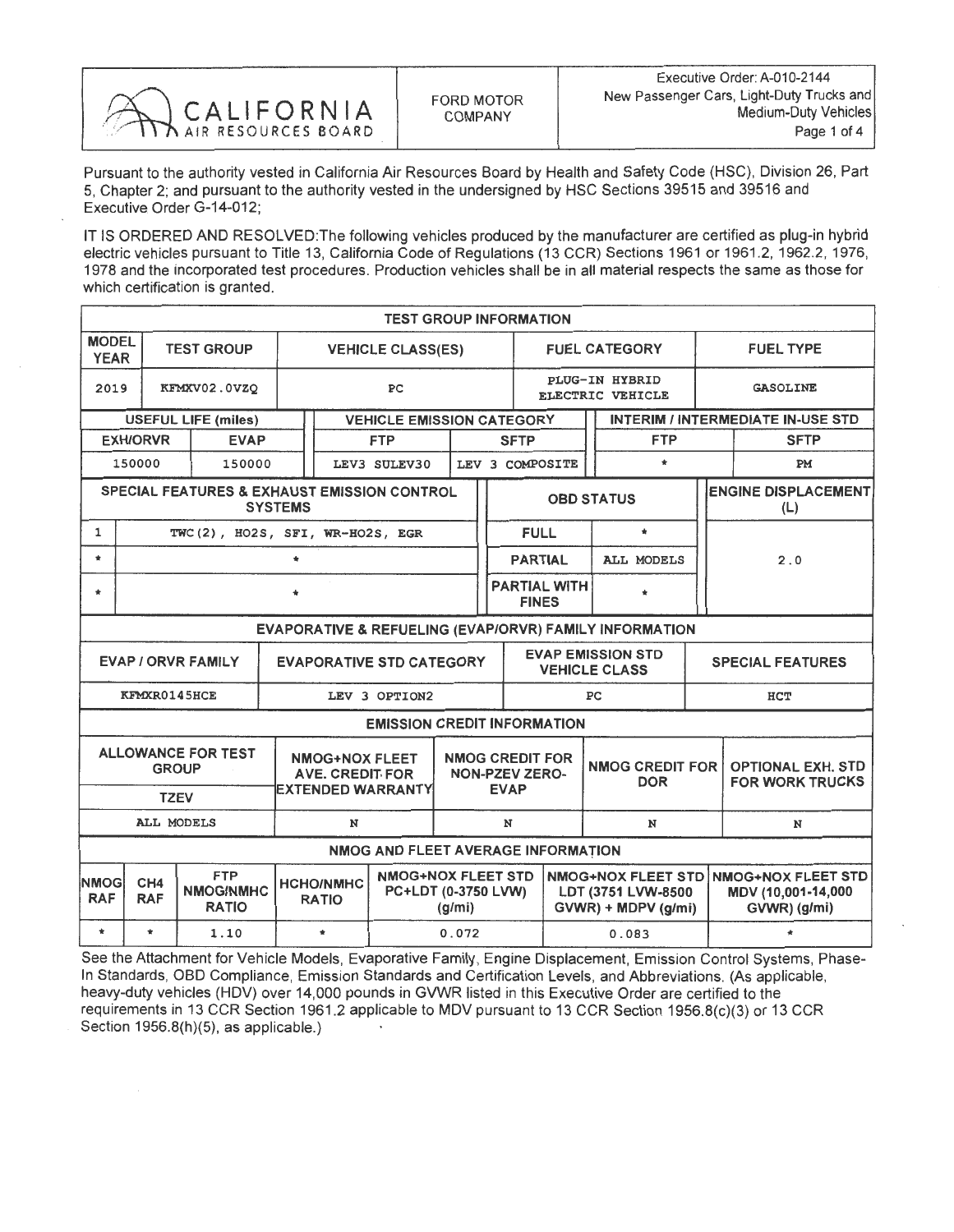

## BE IT FURTHER RESOLVED:

The exhaust and evaporative emission standards and the certification emission levels for the listed vehicles are as<br>listed on the Attachment. Compliance with the 50° Fahrenheit testing requirement may have been met based o listed on the Attachment. Compliance with the 50 Fahrenheit testing requirement may have been met based on the manufacturer's submitted compilance plan in lieu of testing. Any debit in the manufacturer's fleet average compilance requirement for NMOG+NOx or Vehicle Equivalent Credit (13 CCR Sections 1961.2(b)(1), 1961.2(b)(3), or<br>1961.2(c)(3), and the incorporated test procedures, as applicable), or Greenhouse Gas Emissions (13 CCR Section  $1961.2(c)(3)$ , and the incorporated test procedures, as applicable), or Greenhouse Gas Emissions (13 CCR Section 1961.3, or 17 CCR Section 95663, and the incorporated test procedures, as applicable), for PC, LDT, MDPV or MDV shall be equalized as required.

## BE IT FURTHER RESOLVED:

For the listed vehicle models, the manufacturer has attested to compliance with Title 13, California Code of Regulations, (13 CCR) Sections 1965 [emission control labels], 1968.2 [on-board diagnostic, full or partial compliance], 2035 et seq. [emission control warranty], 2235 [fuel tank fill pipes and openings] (gasoline and alco 2035 et seq. [emission control warranty], 2235 [fuel tank fill pipes and openings] (gasoline and alcohol fueled vehicles only), and "High-Altitude Requirements" and "Inspection and Maintenance Emission Standards" (California 2015 and Subsequent Model Criteria Pollutant Exhaust Emission Standards and Test Procedures and 2017 and Subsequent Model Greenhouse Gas Exhaust Emission Standards and Test Procedures for PC, LDT and MDV).

Vehicles certified under this Executive Order shall conform to all applicable California emission regulations.

The Bureau of Automotive Repair will be notified by copy of this Executive Order.

Executed at El Monte, California on this  $\frac{3}{4}$  day of July 2018.

Annette Hebert. Chief

Emissions Compliance, Automotive Regulations and Science Division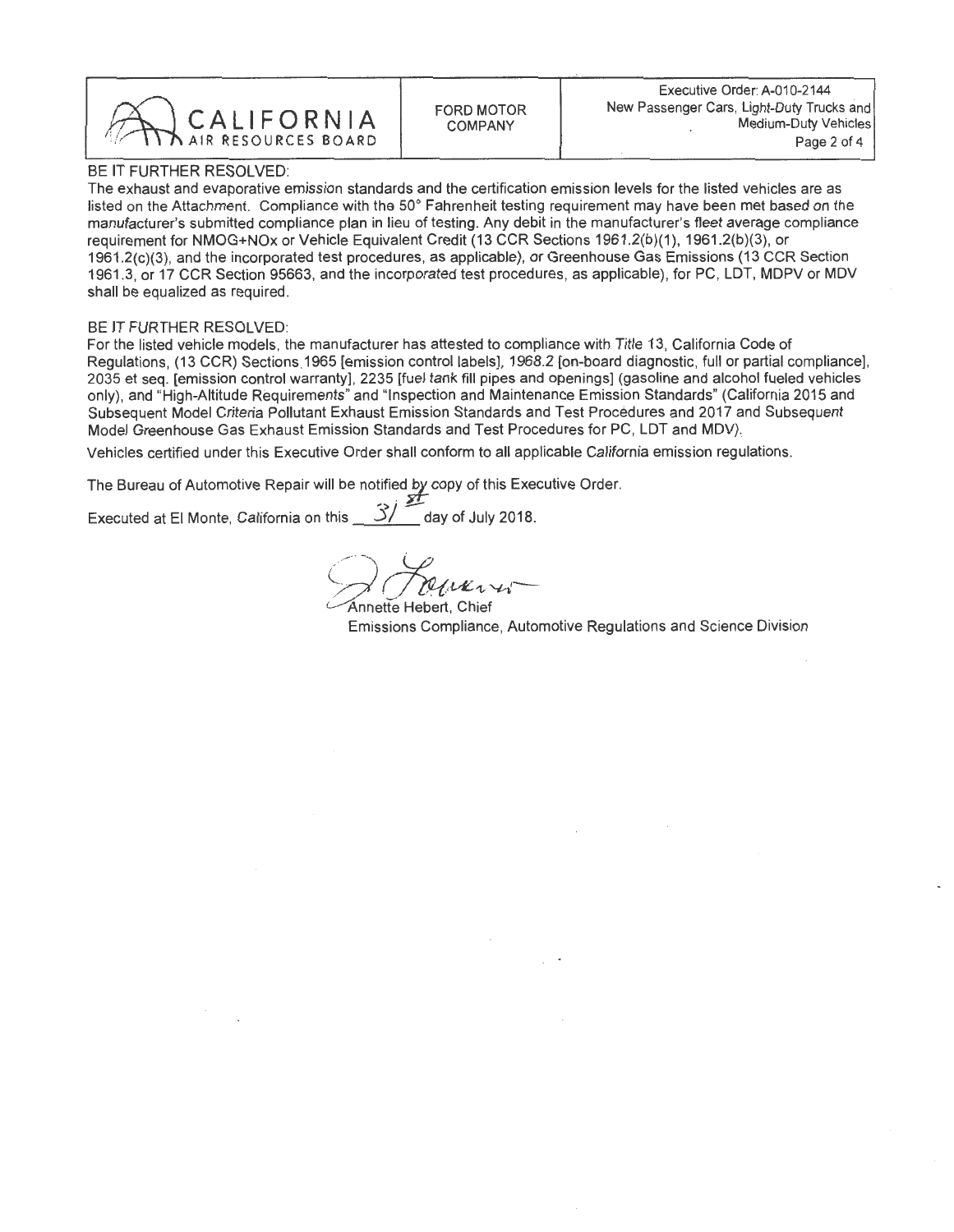| CALIFORNIA<br>AIR RESOURCES BOARD      |                                     |                                     |                                     |                              |                                                                                                                                                                                                                                                                                                                                                                                                                                                                                                 |                         | <b>FORD MOTOR</b>        | <b>COMPANY</b>                       |               |                                       | Executive Order: A-010-2144<br>New Passenger Cars, Light-Duty Trucks and<br><b>Medium-Duty Vehicles</b><br>Page 3 of 4 |                                                                                           |                           |                           |                                             |                 |       |
|----------------------------------------|-------------------------------------|-------------------------------------|-------------------------------------|------------------------------|-------------------------------------------------------------------------------------------------------------------------------------------------------------------------------------------------------------------------------------------------------------------------------------------------------------------------------------------------------------------------------------------------------------------------------------------------------------------------------------------------|-------------------------|--------------------------|--------------------------------------|---------------|---------------------------------------|------------------------------------------------------------------------------------------------------------------------|-------------------------------------------------------------------------------------------|---------------------------|---------------------------|---------------------------------------------|-----------------|-------|
|                                        |                                     |                                     |                                     |                              |                                                                                                                                                                                                                                                                                                                                                                                                                                                                                                 |                         |                          | <b>ATTACHMENT</b>                    |               |                                       |                                                                                                                        |                                                                                           |                           |                           |                                             |                 |       |
|                                        |                                     |                                     |                                     |                              |                                                                                                                                                                                                                                                                                                                                                                                                                                                                                                 |                         |                          |                                      |               |                                       |                                                                                                                        | EXHAUST AND EVAPORATIVE EMISSION STANDARDS AND CERTIFICATION LEVELS                       |                           |                           |                                             |                 |       |
|                                        |                                     |                                     |                                     |                              |                                                                                                                                                                                                                                                                                                                                                                                                                                                                                                 |                         |                          |                                      |               |                                       |                                                                                                                        | EXHAUST EMISSION STANDARDS AND CERTIFICATION LEVELS (FTP, HWFET, 50°F, 20°F)              |                           |                           |                                             |                 |       |
|                                        |                                     | <b>FUEL TYPE</b>                    |                                     |                              | CH4: methane; NMOG: non-CH4 organic gas; HC: hydrocarbon; NMHC: non-CH4 HC; CO: carbon<br>monoxide; NOx: oxides of nitrogen; HCHO: formaldehyde; PM: particulate matter; RAF: reactivity<br>adjustment factor; 2DHS/3DHS [g HC/test]: 2/3 days diurnal+hot-soak; RL [g HC/mi]: running loss;<br>ORVR [g HC/gallon dispensed]: on-board refueling vapor recovery; g: gram; mg: milligram; mi: mile; K:<br>1000 miles; F: degrees Fahrenheit; FTP: federal test procedure; SFTP: supplemental FTP |                         |                          |                                      |               |                                       |                                                                                                                        |                                                                                           |                           |                           |                                             |                 |       |
|                                        |                                     |                                     |                                     | <b>NMOG+NOx</b><br>(g/mi)    |                                                                                                                                                                                                                                                                                                                                                                                                                                                                                                 |                         | co<br>(g/mi)             |                                      |               | <b>NOx</b><br>(g/mi)                  |                                                                                                                        | <b>HCHO</b><br>(mg/mi)                                                                    |                           |                           |                                             | PM<br>(g/mi)    |       |
|                                        |                                     |                                     |                                     | <b>CERT</b>                  |                                                                                                                                                                                                                                                                                                                                                                                                                                                                                                 | <b>STD</b>              | <b>CERT</b>              | <b>STD</b>                           |               | <b>CERT</b><br><b>STD</b>             |                                                                                                                        | <b>CERT</b>                                                                               | <b>STD</b>                |                           | <b>CERT</b>                                 | <b>STD</b>      |       |
| FTP@50K                                |                                     | $\Phi$                              |                                     | $\Phi$                       |                                                                                                                                                                                                                                                                                                                                                                                                                                                                                                 | $\ast$                  | $\star$                  | $\Phi$                               |               | $\pm$                                 | $\mathbf{r}$                                                                                                           | $\frac{1}{2}$                                                                             |                           | $\bullet$                 | $\mathbf{r}$                                | ٠               |       |
| FTP@UL                                 |                                     | <b>GASOLINE-</b><br><b>LEV3 E10</b> |                                     | 0.026                        |                                                                                                                                                                                                                                                                                                                                                                                                                                                                                                 | 0.030                   | 0.2                      | 1.0                                  |               | $\frac{1}{2}$                         | $\ast$                                                                                                                 | $\star$                                                                                   |                           | $\overline{\mathbf{A}}$   | ÷                                           | 0.003           |       |
| 50°F @4K                               |                                     | $\star$                             |                                     | $\star$                      |                                                                                                                                                                                                                                                                                                                                                                                                                                                                                                 | $\star$                 | $\pm$                    | $\star$                              |               | $\star$                               | $\star$                                                                                                                | $\star$                                                                                   |                           | $\frac{1}{2}$             |                                             |                 |       |
|                                        |                                     |                                     |                                     |                              |                                                                                                                                                                                                                                                                                                                                                                                                                                                                                                 | <b>FUEL TYPE</b>        |                          |                                      |               |                                       |                                                                                                                        | NMOG+NOx (g/mi)                                                                           |                           |                           | CO (g/mi)                                   |                 |       |
|                                        |                                     |                                     |                                     |                              |                                                                                                                                                                                                                                                                                                                                                                                                                                                                                                 |                         |                          |                                      |               | <b>CERT</b>                           |                                                                                                                        |                                                                                           | <b>STD</b><br><b>CERT</b> |                           |                                             | <b>STD</b>      |       |
|                                        | HWFET @ 50K                         |                                     |                                     |                              |                                                                                                                                                                                                                                                                                                                                                                                                                                                                                                 | $\ast$                  |                          |                                      | $\ast$        | $\star$                               |                                                                                                                        |                                                                                           |                           |                           |                                             |                 |       |
| GASOLINE-LEV3 E10<br><b>HWFET @ UL</b> |                                     |                                     |                                     |                              |                                                                                                                                                                                                                                                                                                                                                                                                                                                                                                 |                         |                          |                                      | 0.027         | 0.030                                 |                                                                                                                        |                                                                                           |                           |                           |                                             |                 |       |
|                                        | 20°F @ 50K                          |                                     |                                     |                              |                                                                                                                                                                                                                                                                                                                                                                                                                                                                                                 |                         |                          | COLD CO E10 REGULAR GASOLINE (TIER3) |               |                                       |                                                                                                                        |                                                                                           |                           | 0.4                       |                                             | 10.0            |       |
|                                        |                                     |                                     |                                     |                              |                                                                                                                                                                                                                                                                                                                                                                                                                                                                                                 |                         |                          |                                      |               |                                       |                                                                                                                        | SFTP EXHAUST EMISSION STANDARDS AND CERTIFICATION LEVELS                                  |                           |                           |                                             |                 |       |
|                                        |                                     | <b>FUEL TYPE</b>                    |                                     |                              |                                                                                                                                                                                                                                                                                                                                                                                                                                                                                                 |                         | <b>US06</b><br><b>PM</b> |                                      |               |                                       | <b>SC03</b>                                                                                                            |                                                                                           |                           |                           | <b>COMPOSITE</b>                            | PM<br>CO        |       |
|                                        |                                     |                                     |                                     | NMOG+NOx<br>(g/mi)           |                                                                                                                                                                                                                                                                                                                                                                                                                                                                                                 |                         | CO<br>(g/mi)             |                                      | (mg/mi)       |                                       | NMOG+NOx<br>(g/mi)                                                                                                     | co<br>(g/mi)                                                                              |                           | <b>NMOG+NOx</b><br>(g/mi) | (g/mi)                                      | (mg/mi)         |       |
| @ 4K                                   |                                     | <b>CERT</b><br><b>STD</b>           |                                     | ٠                            |                                                                                                                                                                                                                                                                                                                                                                                                                                                                                                 |                         | $\cdot$                  |                                      |               |                                       | $\star$                                                                                                                | $\ast$                                                                                    |                           |                           |                                             |                 |       |
|                                        |                                     |                                     |                                     |                              | $\pmb{\ast}$                                                                                                                                                                                                                                                                                                                                                                                                                                                                                    |                         | $\star$                  |                                      |               |                                       | $\star$                                                                                                                | $\star$                                                                                   |                           |                           |                                             |                 |       |
|                                        |                                     |                                     | <b>CERT</b>                         |                              | $\ast$                                                                                                                                                                                                                                                                                                                                                                                                                                                                                          | $\ast$<br>*             |                          | $\star$<br>6                         |               |                                       | $\star$                                                                                                                | $\pmb{\ast}$                                                                              | 0.015                     |                           | 0.3                                         | $\ast$<br>$\pm$ |       |
| @ UL                                   |                                     | <b>BIN</b>                          |                                     | <b>GASOLINE-</b><br>LEV3 E10 |                                                                                                                                                                                                                                                                                                                                                                                                                                                                                                 |                         |                          |                                      |               | <b>STD</b><br>$\bullet$               |                                                                                                                        |                                                                                           | $\star$                   | $\ast$                    |                                             |                 | 0.090 |
|                                        |                                     |                                     |                                     |                              |                                                                                                                                                                                                                                                                                                                                                                                                                                                                                                 |                         |                          |                                      |               |                                       |                                                                                                                        |                                                                                           |                           | 0.040                     |                                             |                 |       |
|                                        |                                     |                                     |                                     |                              |                                                                                                                                                                                                                                                                                                                                                                                                                                                                                                 |                         |                          |                                      |               |                                       |                                                                                                                        | WHOLE VEHICLE EVAPORATIVE EMISSION STANDARDS AND CERTIFICATION LEVELS                     |                           |                           |                                             |                 |       |
|                                        |                                     |                                     |                                     |                              |                                                                                                                                                                                                                                                                                                                                                                                                                                                                                                 |                         |                          |                                      |               |                                       | <b>WHOLE VEHICLE EVAPORATIVE TESTING</b>                                                                               |                                                                                           |                           |                           |                                             |                 |       |
| <b>EVAPORATIVE</b><br><b>FAMILY</b>    |                                     | <b>FUEL TYPE</b>                    |                                     |                              |                                                                                                                                                                                                                                                                                                                                                                                                                                                                                                 | 3DHS (g/test) @ UL      |                          |                                      |               |                                       | 2DHS (g/test) @ UL                                                                                                     |                                                                                           |                           |                           |                                             | RL (g/mi) @ UL  |       |
|                                        |                                     |                                     |                                     |                              | <b>CERT</b>                                                                                                                                                                                                                                                                                                                                                                                                                                                                                     |                         | <b>FEL</b><br><b>STD</b> |                                      | <b>CERT</b>   |                                       | <b>STD</b>                                                                                                             | FEL                                                                                       |                           | <b>CERT</b>               |                                             | <b>STD</b>      |       |
| KFMXR0145HCE                           |                                     |                                     | <b>GASOLINE-</b><br><b>LEV3 E10</b> |                              |                                                                                                                                                                                                                                                                                                                                                                                                                                                                                                 | 0.300<br>0.300<br>0.175 |                          |                                      | $\frac{1}{2}$ |                                       | 0.300                                                                                                                  |                                                                                           | 0.300                     |                           | 0.05<br>0.00                                |                 |       |
|                                        |                                     |                                     |                                     |                              |                                                                                                                                                                                                                                                                                                                                                                                                                                                                                                 |                         |                          |                                      |               |                                       |                                                                                                                        | ORVR / FUEL ONLY / CANISTER BLEED EVAPORATIVE EMISSION STANDARDS AND CERTIFICATION LEVELS |                           |                           |                                             |                 |       |
|                                        | <b>EVAPORATIVE</b><br><b>FAMILY</b> |                                     |                                     |                              | ORVR (g/gallon) @ UL                                                                                                                                                                                                                                                                                                                                                                                                                                                                            |                         |                          |                                      |               | <b>3DHS RIG TEST</b><br>(g/test) @ UL |                                                                                                                        | FUEL ONLY EVAP & CANISTER BLEED<br><b>2DHS RIG TEST</b><br>(g/test) @ UL                  |                           |                           | <b>BLEED CANISTER</b><br>TEST (g/test) @ 4K |                 |       |
|                                        |                                     |                                     | <b>FUEL TYPE</b>                    | <b>CERT</b>                  |                                                                                                                                                                                                                                                                                                                                                                                                                                                                                                 | <b>STD</b>              | <b>FUEL TYPE</b>         |                                      |               | <b>CERT</b>                           | <b>STD</b>                                                                                                             | <b>CERT</b>                                                                               |                           | <b>STD</b>                | <b>CERT</b>                                 | <b>STD</b>      |       |
| <b>KFMXR0145HCE</b>                    |                                     |                                     | <b>GASOLINE-</b><br><b>LEV3 E10</b> | 0.03<br>0.20                 |                                                                                                                                                                                                                                                                                                                                                                                                                                                                                                 | $\pmb{\ast}$            |                          |                                      | *             | $\pmb{\ast}$                          | $\dot{\pi}$                                                                                                            |                                                                                           | $\pmb{\ast}$              | $\ast$                    | $\pmb{\ast}$                                |                 |       |

 $\overline{\phantom{a}}$ 

 $\overline{\phantom{a}}$ 

 $\begin{array}{c} \begin{array}{c} \begin{array}{c} \end{array} \\ \begin{array}{c} \end{array} \end{array} \end{array}$